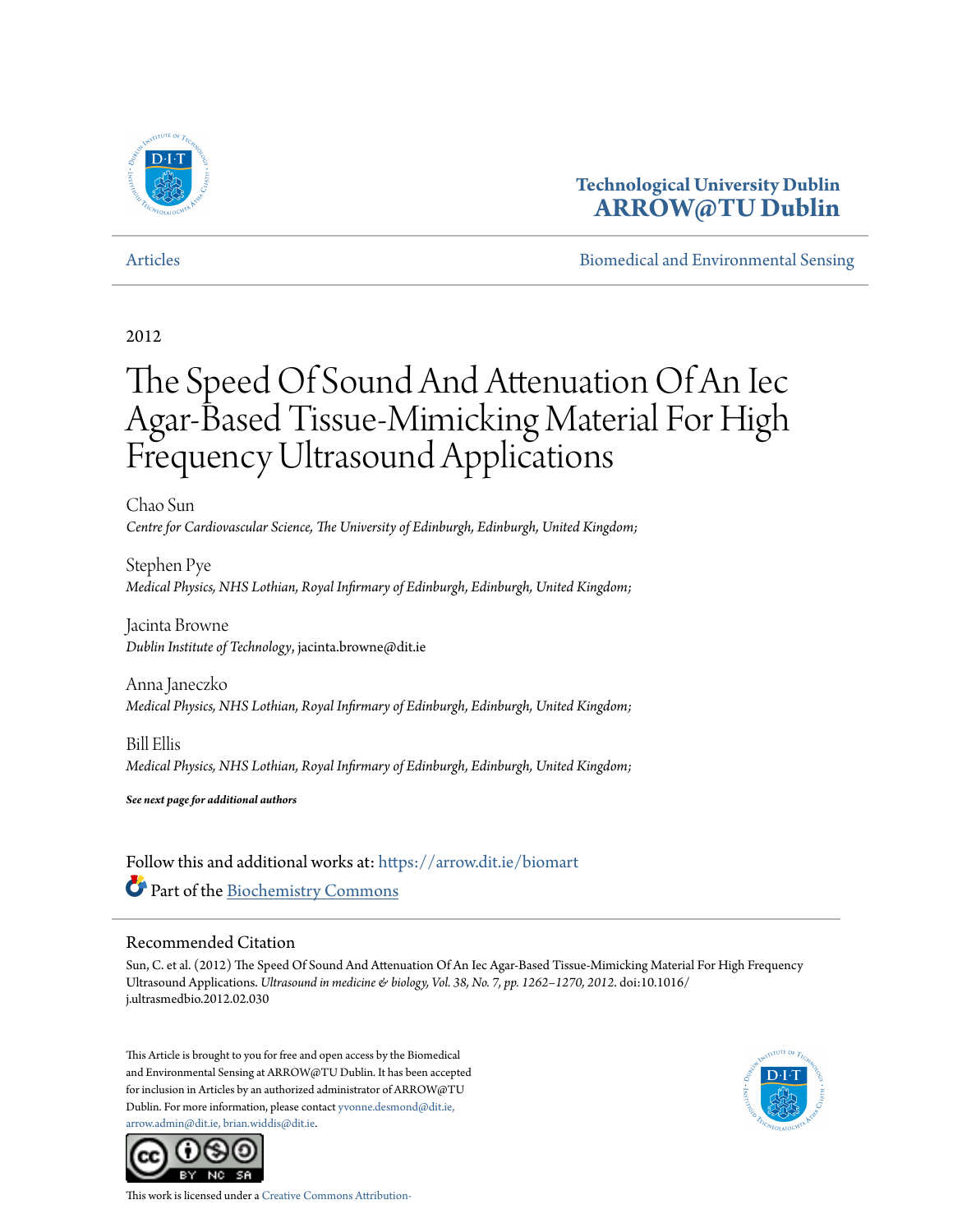#### **Authors**

Chao Sun, Stephen Pye, Jacinta Browne, Anna Janeczko, Bill Ellis, Mairead Butler, Vassilis Sboros, Adrain Thomson, Mark Brewin, Charles Earnshaw, and Carmel Moran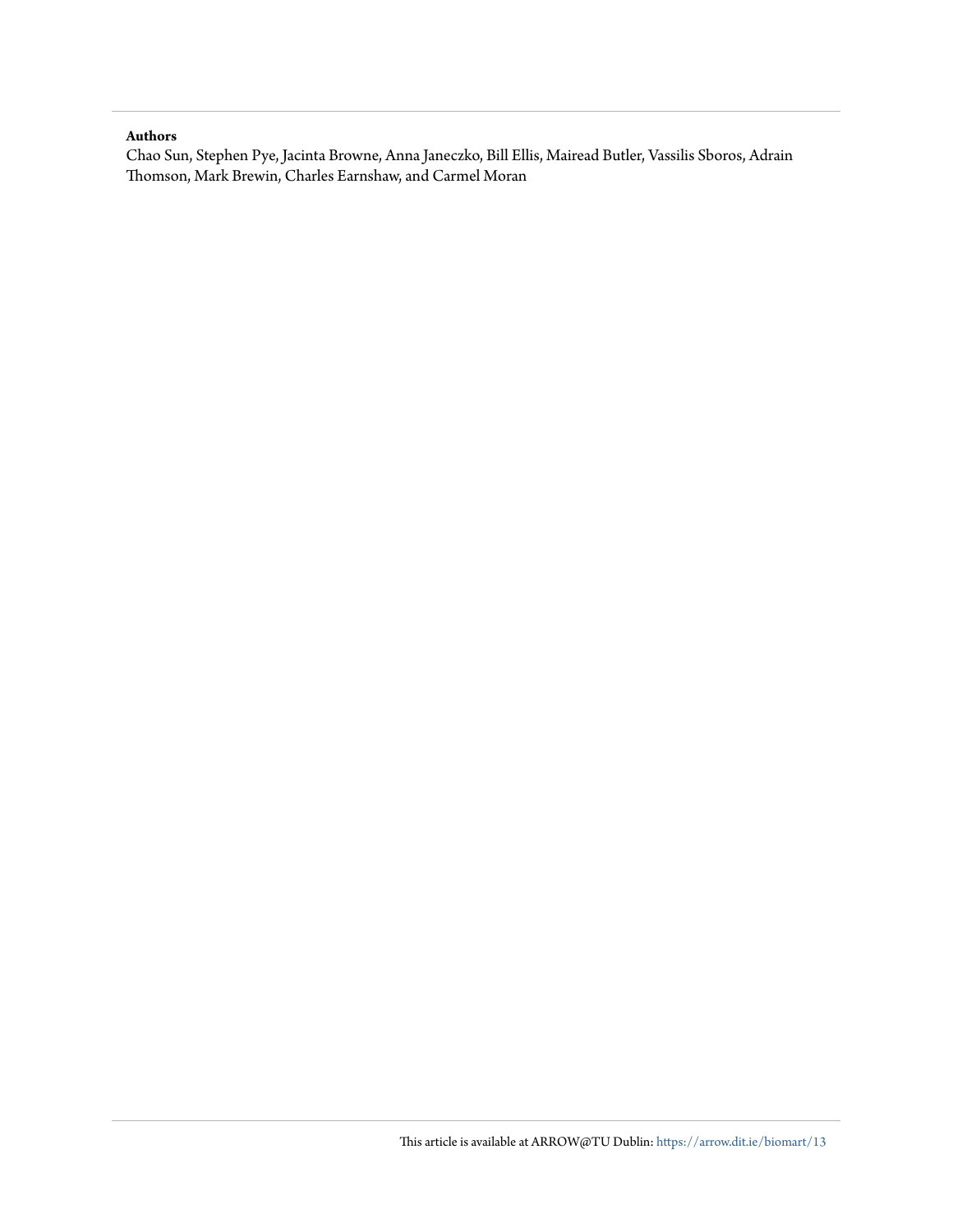See discussions, stats, and author profiles for this publication at: [https://www.researchgate.net/publication/224036692](https://www.researchgate.net/publication/224036692_The_Speed_of_Sound_and_Attenuation_of_an_IEC_Agar-Based_Tissue-Mimicking_Material_for_High_Frequency_Ultrasound_Applications?enrichId=rgreq-f4aa741f038934281ebcb937a947d725-XXX&enrichSource=Y292ZXJQYWdlOzIyNDAzNjY5MjtBUzo5OTcxOTg3OTU5NDAwNkAxNDAwNzg2NDgxMTQx&el=1_x_2&_esc=publicationCoverPdf)

# [The Speed of Sound and Attenuation of an IEC Agar-Based Tissue-Mimicking](https://www.researchgate.net/publication/224036692_The_Speed_of_Sound_and_Attenuation_of_an_IEC_Agar-Based_Tissue-Mimicking_Material_for_High_Frequency_Ultrasound_Applications?enrichId=rgreq-f4aa741f038934281ebcb937a947d725-XXX&enrichSource=Y292ZXJQYWdlOzIyNDAzNjY5MjtBUzo5OTcxOTg3OTU5NDAwNkAxNDAwNzg2NDgxMTQx&el=1_x_3&_esc=publicationCoverPdf) Material for High Frequency Ultrasound Applications

**Article** in Ultrasound in medicine & biology · April 2012



**Some of the authors of this publication are also working on these related projects:**

Assessment of colour Doppler sensitivity of a range of early pregnancy ultrasound systems [View project](https://www.researchgate.net/project/Assessment-of-colour-Doppler-sensitivity-of-a-range-of-early-pregnancy-ultrasound-systems?enrichId=rgreq-f4aa741f038934281ebcb937a947d725-XXX&enrichSource=Y292ZXJQYWdlOzIyNDAzNjY5MjtBUzo5OTcxOTg3OTU5NDAwNkAxNDAwNzg2NDgxMTQx&el=1_x_9&_esc=publicationCoverPdf)

FOCAS Research Institute [View project](https://www.researchgate.net/project/FOCAS-Research-Institute?enrichId=rgreq-f4aa741f038934281ebcb937a947d725-XXX&enrichSource=Y292ZXJQYWdlOzIyNDAzNjY5MjtBUzo5OTcxOTg3OTU5NDAwNkAxNDAwNzg2NDgxMTQx&el=1_x_9&_esc=publicationCoverPdf)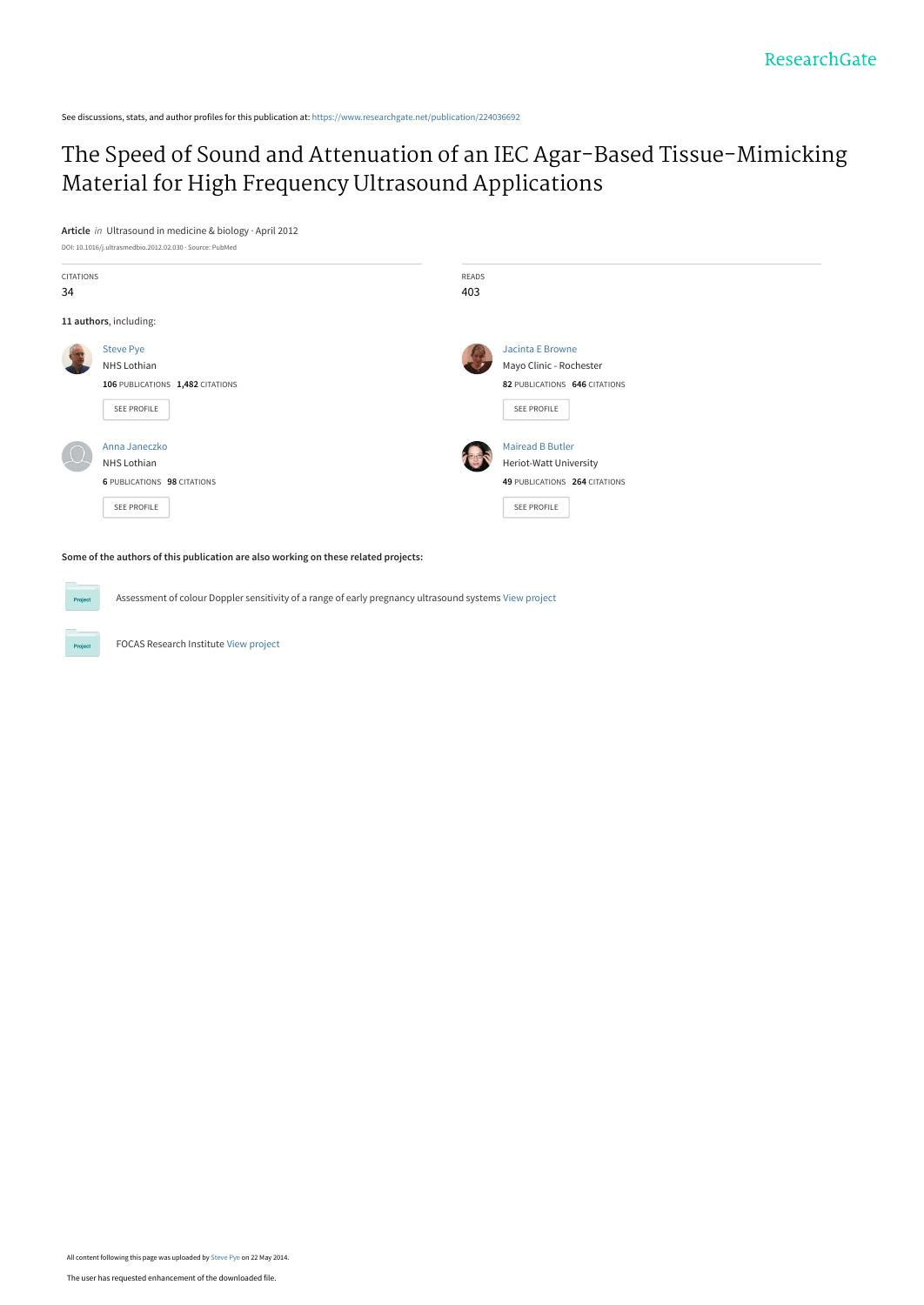

doi:[10.1016/j.ultrasmedbio.2012.02.030](http://dx.doi.org/10.1016/j.ultrasmedbio.2012.02.030)

## **Original Contribution**

## THE SPEED OF SOUND AND ATTENUATION OF AN IEC AGAR-BASED TISSUE-MIMICKING MATERIAL FOR HIGH FREQUENCY ULTRASOUND APPLICATIONS

Chao Sun,\* Stephen D. Pye, $^\dagger$  Jacinta E. Browne, $^\ddagger$  Anna Janeczko, $^\dagger$  Bill Ellis, $^\dagger$ Mairead B. Butler,\* Vassilis Sboros,\* Adrian J. W. Thomson,\* Mark P. Brewin, $^{\rm 3}$ Charles H. Earnshaw,  $\parallel$  and Carmel M. Moran\*

\*Centre for Cardiovascular Science, The University of Edinburgh, Edinburgh, United Kingdom; †Medical Physics, NHS Lothian, Royal Infirmary of Edinburgh, Edinburgh, United Kingdom; <sup>†</sup> School of Physics, Dublin Institute of Technology, Dublin, Ireland; <sup>8</sup> Department of Clinical Physics, Royal London Hospital, Barts and the London NHS Trust, London, United Kingdom; and  $\parallel$ University of Cambridge, Cambridge, United Kingdom

(Received 14 September 2011; in final form 25 February 2012)

Abstract—This study characterized the acoustic properties of an International Electromechanical Commission (IEC) agar-based tissue mimicking material (TMM) at ultrasound frequencies in the range 10–47 MHz. A broadband reflection substitution technique was employed using two independent systems at  $21^{\circ}C \pm 1^{\circ}C$ . Using a commercially available preclinical ultrasound scanner and a scanning acoustic macroscope, the measured speeds of sound were 1547.4 ± 1.4 m⋅s<sup>-1</sup> and 1548.0 ± 6.1 m⋅s<sup>-1</sup>, respectively, and were approximately constant over the<br>frequency range. The measured attenuation (dB⋅cm<sup>-1</sup>) was found to vary with frequency f (MHz) as  $0.40f + 0.0076f^2$ . Using this polynomial equation and extrapolating to lower frequencies give values comparable to those published at lower frequencies and can estimate the attenuation of this TMM in the frequency range up to 47 MHz. This characterisation enhances understanding in the use of this TMM as a tissue equivalent material for high frequency ultrasound applications. (E-mail: [C.Sun-2@sms.ed.ac.uk](mailto:C.Sun-2@sms.ed.ac.uk)) 2012 World Federation for Ultrasound in Medicine & Biology.

Key Words: Ultrasound, High frequency, Tissue mimicking material, Speed of sound, Attenuation, Frequency dependence.

#### INTRODUCTION

The range of applications of high frequency ultrasound  $(>=20$  MHz) in life sciences has been increasing in recent years, specifically in the emerging fields of preclinical imaging ([Maruvada et al. 2000; Goertz et al. 2005\)](#page-11-0), intravascular ultrasound imaging (IVUS) ([Rhee 2007\)](#page-11-0), superficial tissue imaging ([Vogt et al. 2007\)](#page-11-0), ophthalmology ([Silverman et al. 2008](#page-11-0)) and ultrasound biomicroscopy ([Foster et al. 2000](#page-11-0)).

The purpose of a tissue mimicking material (TMM) is to closely mimic the speed of sound, attenuation and backscatter properties of soft tissue to evaluate new signal or image-processing algorithms ([Kofler and Madsen](#page-11-0) [2001; MacGillivray et al. 2010\)](#page-11-0) and to provide a reproducible way of assessing the image quality of diagnostic ultrasound ([Browne et al. 2004; Shaw and](#page-11-0) [Hekkenberg 2007](#page-11-0)). Various base materials have been used to produce either commercial or in-house TMM including agar, gelatine, n-propanol and oil ([Duck](#page-11-0) [1990](#page-11-0)), urethane rubber, Zerdine $^{\circledR}$  and condensed milk ([Browne et al. 2003\)](#page-11-0).

To our knowledge, there is no commercially available TMM for the quality assessment of ultrasound scanners at high frequency range ([Moran et al. 2011\)](#page-11-0). One gelatine-based tissue mimicking material with spherical glass scatterers has been characterized from 2 to 60 MHz ([Bridal et al. 1996](#page-11-0)), the attenuation of which depended nonlinearly with the frequency. The propagation speed and attenuation coefficient of a phantom tissue-like polymethylpentene was reported in the frequency range 20–70 MHz [\(Madsen et al. 2011\)](#page-11-0). The nonlinear dependence of attenuation with frequency challenges the characterization of TMM at high frequencies.

Address correspondence to: Chao Sun, Centre for Cardiovascular Science, The University of Edinburgh, Queen's Medical Research Institute, 47 Little France Crescent, Edinburgh, EH16 4TJ, UK. E-mail: [C.Sun-2@sms.ed.ac.uk](mailto:C.Sun-2@sms.ed.ac.uk)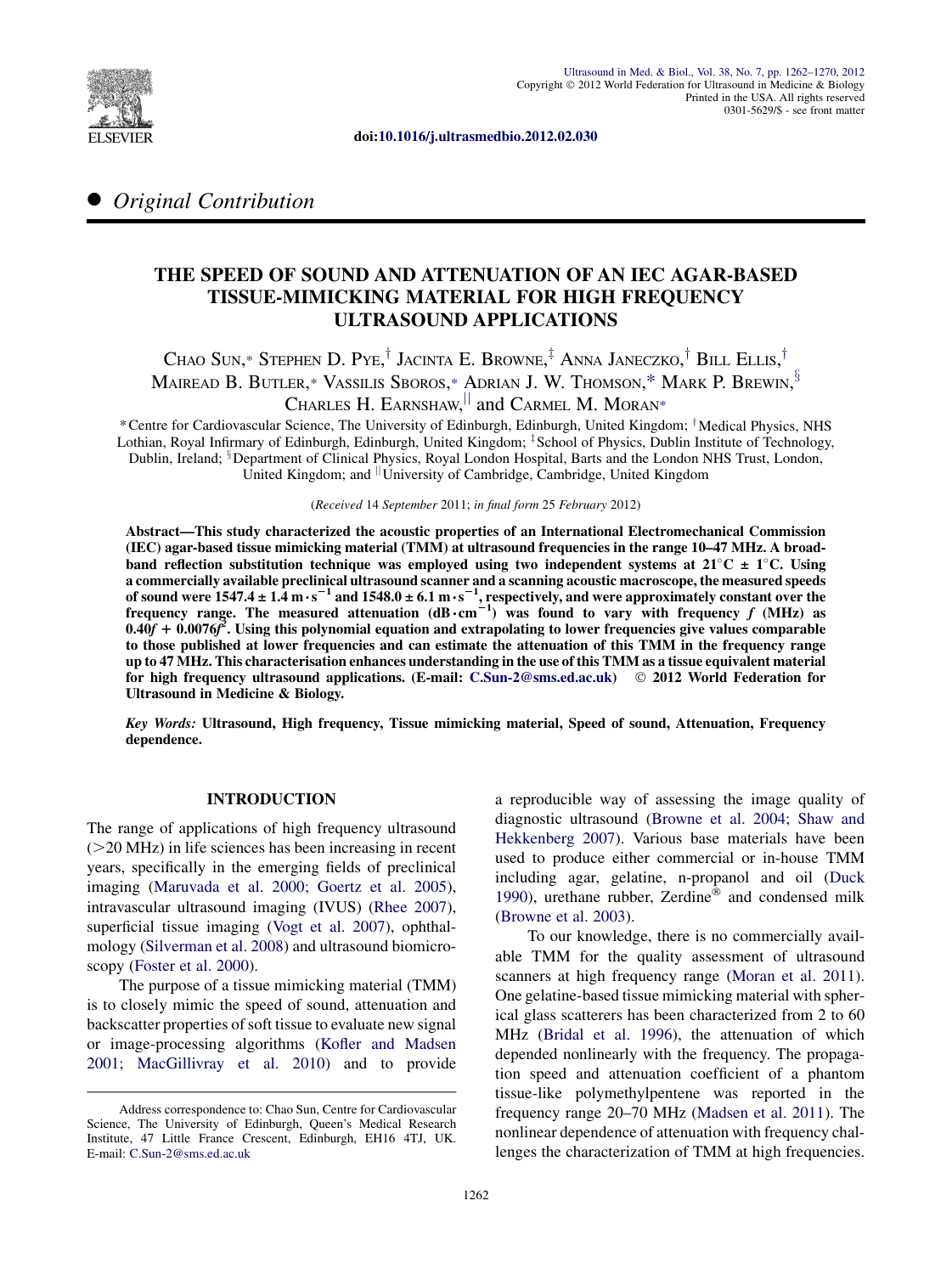<span id="page-4-0"></span>However, at the same time, there is increasing demand for the development of a tissue mimicking phantom, which is characteristic of both human and animal model tissue properties at high frequencies.

The IEC agar-based TMM characterised in this article was developed as part of an International Electromechanical Commission project ([IEC 2001; Zeqiri and](#page-11-0) [Hodnett 2010\)](#page-11-0). The base ingredients of this TMM are water and glycerol. Agar is added to increase stiffness and its concentration, together with the glycerol, determines the speed of sound. Powders incorporating  $Al_2O_3$  and SiC in different sizes are added to adjust the attenuation and scattering properties ([Teirlinck 1997\)](#page-11-0). It has been widely used, for example in flow phantom design [\(Ramnarine et al. 2001\)](#page-11-0), in anthropomorphic phantoms [\(Inglis et al. 2006\)](#page-11-0) and in breast phantoms ([Cannon et al. 2011](#page-11-0)). The acoustic properties of this agar-based TMM and their temperature and frequency dependence have previously been investigated over the frequency range 2.25–15 MHz at an ambient temperature range of 10–35°C ([Browne et al. 2003](#page-11-0)) and at an ultrasound frequency range 17–23 MHz over a temperature range of  $22-37$ °C ([Brewin et al. 2008](#page-10-0)). These authors showed that the speed of sound remained relatively constant with increasing frequency but that it increased with an increase in temperature while attenuation was shown to decrease with temperature. This TMM also showed acoustical stability over 2 years [\(Brewin et al.](#page-10-0) [2008](#page-10-0)) and exhibited a linear response of acoustic attenuation in the low frequency range 2–7 MHz ([Browne et al.](#page-11-0) [2003](#page-11-0)), 6–15 MHz [\(Inglis et al. 2006\)](#page-11-0) and 17–23 MHz ([Brewin et al. 2008](#page-10-0)).

The aim of this article is to characterise the speed of sound and attenuation of the IEC agar-based TMM over the frequency range 10–47 MHz. Measurements were made using two independent systems, both employing a broadband reflection substitution technique [\(AIUM](#page-10-0) [1995](#page-10-0)).

#### MATERIALS AND METHODS

Measurement of the speed of sound and attenuation of the TMM were performed based on a broadband reflection substitution technique [\(AIUM 1995\)](#page-10-0) using a Vevo  $770^{\circ}$  preclinical ultrasound scanner (VisualSonics Inc., Toronto, Canada) in the University of Edinburgh and a scanning acoustic macroscope (SAM) system developed in-house in Dublin Institute of Technology ([Cannon et al. 2011](#page-11-0)). Using the broadband reflection substitution technique, short duration, wideband transmitting pulses were used to acquire the data on the position and magnitude of the received sound pulse with and without the sample between a pulse-echo transducer and a specular reflector ([AIUM 1995\)](#page-10-0). As described below,

Table 1. Characteristics of high frequency transducer

| Transducer model RMV                         | 710B     | 707B                | 704   | 711   |
|----------------------------------------------|----------|---------------------|-------|-------|
| Central frequency (MHz)<br>Focal length (mm) | 25<br>15 | 30<br>12.7          | 40    | 55.   |
| Measured 3 dB band width (MHz)               |          | $12 - 25$ $17 - 31$ | 20–40 | 27–47 |

The central frequency and focal length measurements are defined by manufacturer's literature. The 3 dB bandwidth was measured from the frequency spectrum.

the thickness of each sample at each acquisition was also calculated for measurements made using the Vevo 770 scanner.

#### Manufacture of TMM test cells

The agar-based TMM used in this study was prepared following the method of [Ramnarine et al.](#page-11-0) [\(2001\), Browne et al. \(2003\)](#page-11-0) and [Brewin et al. \(2008\)](#page-10-0). Due to the short focal length of the high frequency transducers (Table 1) that were employed on both measuring systems thin slices of TMM were manufactured. These were made by pouring a small volume of prepared TMM liquid at 46°C into PVC cylinder rings (inner diameter 4.8 cm, 2 mm height). Prior to pouring the TMM into the rings, a stretched layer of  $14 - 16 \mu m$  thick Saran wrap (SC Johnson Inc., Racine, WI, USA) was glued to one rim of the ring. The TMM-filled ring was then left on a flat surface to set. Once the TMM was cooled to room temperature, before the upper layer of Saran wrap was stuck to the upper rim of the ring, approximately 0.2 mL of glycerol was placed on the TMM and spread over the surface to moisten it and ensure good acoustic coupling between the TMM and Saran wrap. Enclosure of the TMM samples in Saran wrap ensured that the glycerol did not leach from the TMM into the surrounding water-bath during measurements. Twelve TMM slices, which varied in thickness between 2 and 4 mm, were produced after cooling overnight. These TMM samples will be referred to as TMM test cells [\(Fig. 1](#page-5-0)). To account for the effect of the Saran wrap, water test cells of the same dimensions were also produced, in which the TMM was replaced by distilled water. Two batches of TMM were manufactured following the same protocol to assess the reproducibility of the process.

#### Experimental set-up of Vevo  $770^{\circ}$  preclinical ultrasound scanner

A Vevo  $770^{\circ}$  preclinical ultrasound scanner and four single element transducers driven at 10% output power were used for the acoustic measurements. The power settings on the Vevo 770 scanner were varied between 3% and 100% over 16 discrete steps and 10% was set for our measurement. The frequency spectra of each transducer were calculated from the signal received by the membrane hydrophone placed at the focal position.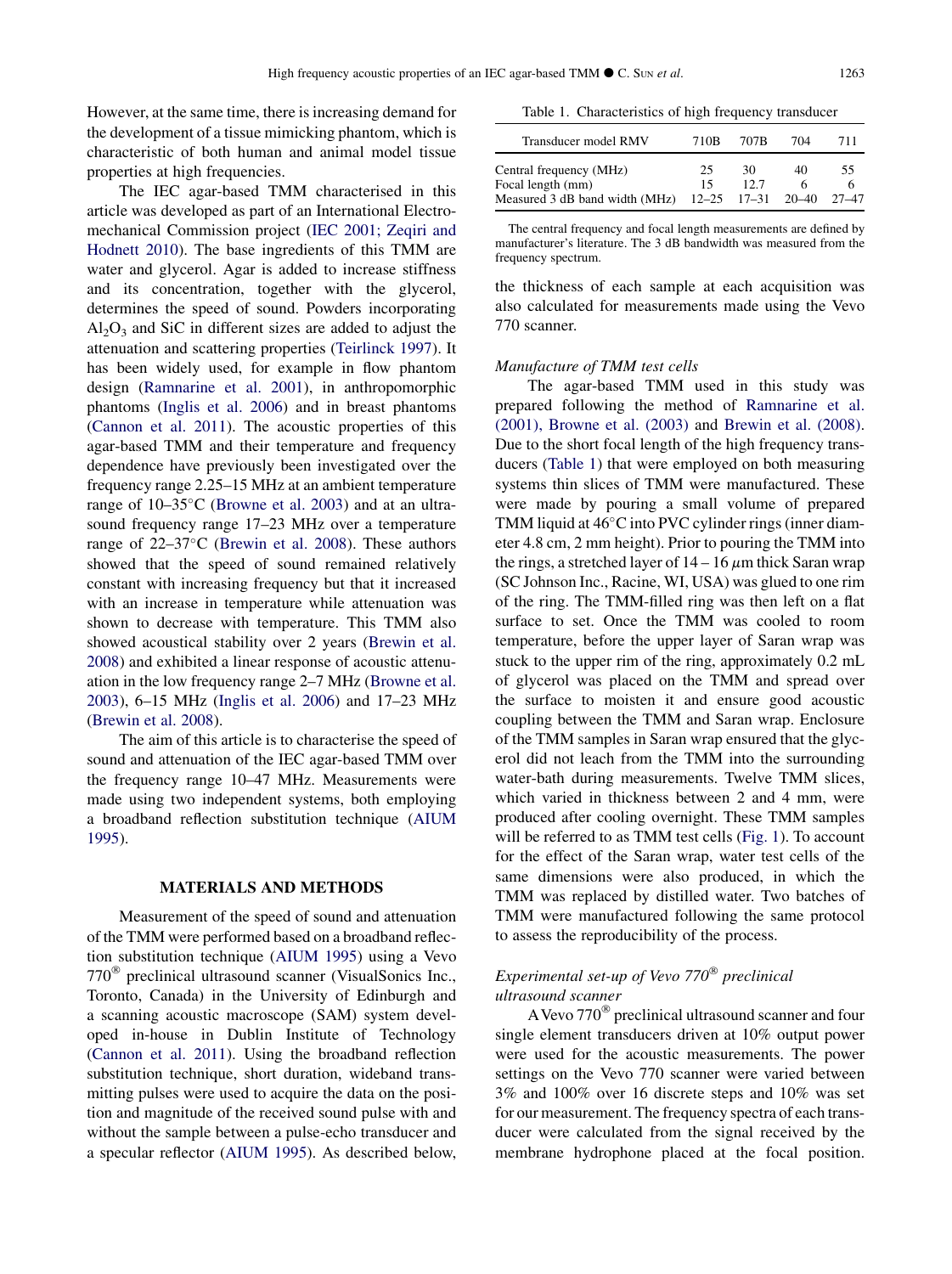<span id="page-5-0"></span>

Fig. 1. Tissue mimicking material (TMM) test cells.

From measurements made using a membrane hydrophone (data not included), 10% output power was considered a reasonable compromise between the generation of negligible nonlinear effects and adequate signal magnitude.

The nominal centre frequencies, focal lengths and the measured 3 dB band width of each of the transducers are given in [Table 1.](#page-4-0) The 3 dB bandwidth of each transducer was calculated from the frequency spectra obtained from the reflected signal from a polished polymethylpentene (TPX) reflector (Boedeker Plastics, Shiner, TX, USA) placed at the focus of the transducer. Figure 2 shows a schematic diagram of the experimental set-up. The TMM test cell was placed and scanned in a water bath of air-free and distilled water and a TPX reflector was mounted beneath the test cell as a reference reflector. Modelling clay (Plasticine, Flair, UK) was used to secure the position of the reflector and to offset the position of the TMM test cell from the reference reflector. A threedimensional positioning system (VisualSonics Inc., Toronto, Canada) with a step size of 0.1 mm was used to adjust the position of the transducer and the test cell. The tank containing the TMM test cell was seated on a bench-mounted adjustable two-dimensional (X, Y) rail system. The transducer was mounted on a Z positioning system. A physiological monitoring unit (Visual-Sonics Inc.) was used to measure the temperature of the water in real time. All the measurements were performed at  $21^{\circ}$ C  $\pm$  1°C.

The Vevo 770 scanner was operated in radiofrequency (RF) mode. The RF data in the region-ofinterest (ROI) was sampled at a fixed frequency of 420 MHz. It was not possible to capture the RF data from the complete image frames so regions corresponding to the site of the relevant echoes were pre-selected. The RF data was downloaded from the scanner and calculations were performed off-line using MATLAB software (MAT-LAB 2009a, The MathWorks Inc., Natick, MA, USA).

#### Measurement of speed of sound and thickness of TMM

The thickness of TMM and the speed of sound were calculated from the return time intervals of the pulse echoes from the front and rear surfaces of the TMM test cell and from the surface of the TPX reflector. Equations (1), (2) and (3) were used to derive the speed of sound [\[eqn \(4\)\]](#page-6-0) and the thickness [[eqn \(5\)\]](#page-6-0) of the TMM. [Figure 3](#page-6-0) illustrates these time intervals schematically. The symbols in eqns  $(1)$ – $(5)$  are defined in [Table 2](#page-6-0). The recorded temperature enabled the identification of the corresponding speed of sound in the water [\(Bilaniuk](#page-10-0) [and Wong 1993](#page-10-0)).

In the experiment, the distance  $D_{TR}$  between the transducer and TPX reflector was fixed [\(Fig. 3a](#page-6-0), b and c) and was equal to

$$
D_{TR} = (T_{TMMUp} + T_{TMMR} - T_{TMMLw}) \times Vw + [T_{TMMLw} - T_{TMMUp} - (T_R - T_{WR})] \qquad (1) \times V_{TMM} + (T_R - T_{WR}) \times Vs
$$

$$
D_{TR} = (T_{WUp} + T_{WR} - T_{WLw}) \times Vw
$$

$$
+ [T_{WLw} - T_{WUp} - (T_R - T_{WR})]
$$

$$
\times Vw + (T_R - T_{WR}) \times Vs
$$
 (2)



Fig. 2. Schematic diagram of the experimental set-up of Vevo 770 scanner.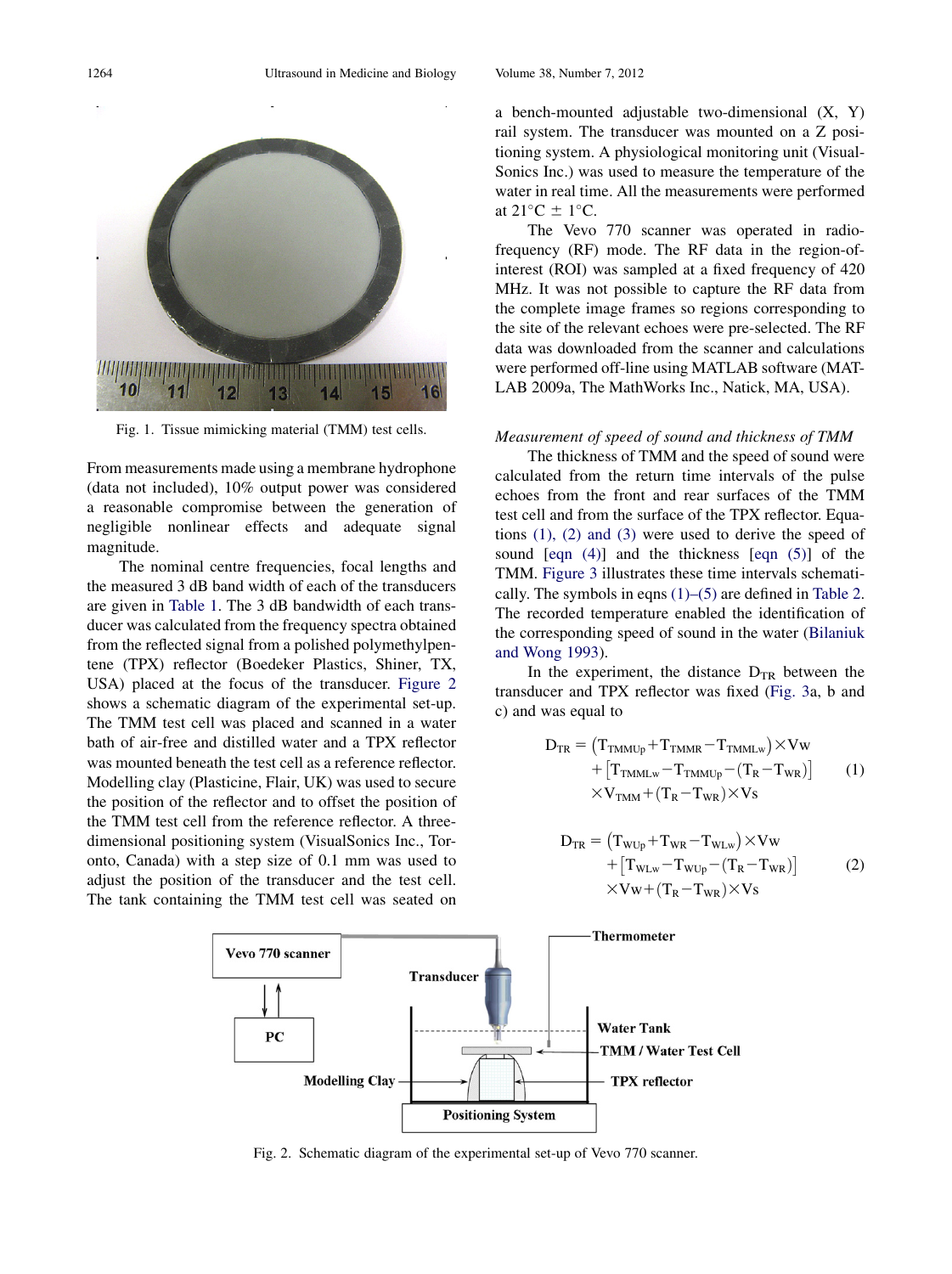<span id="page-6-0"></span>

Fig. 3. Diagram of the experiment and time intervals involved in calculations (not to scale). (a) Tissue mimicking material (TMM) test cell. (b) Water test cell. (c) Water path only. Definition of symbols can be found in Table 2.

$$
D_{TR} = T_R \times Vw \tag{3}
$$

After re-arrangement of the equations, the speed of sound  $V_{TMM}$  and the thickness  $d_{TMM}$  of TMM in the TMM test cell are given by:

$$
V_{TMM} = \left(1 + \frac{T_{WR} - T_{TMMR}}{T_{TMMLw} - T_{TMMUp} + T_{WR} - T_R}\right) V_W \tag{4}
$$

$$
d_{TMM} = V_{TMM} \times [T_{TMMLw} - T_{TMMUp} - (T_R - T_{WR})] \tag{5}
$$

#### Measurement of attenuation

The attenuation was calculated by subtraction of the frequency spectra of the RF signals from the reflector with the TMM test cell from that with the water test cell in the path. The attenuation of TMM relative to water  $\alpha$  in the unit of  $dB \cdot cm^{-1}$  was calculated using eqn (6):

$$
\alpha(x, y, f) = -\frac{20}{2d_{TMM}} \left[ \log_{10} A(x, y, f) - \log_{10} A_0(x, y, f) \right]
$$
\n(6)

where  $A(x, y, f)$  is the magnitude of the spectrum of the signal from the reflector with the TMM test cell in place (Fig. 3a),  $A_0(x, y, f)$  is the magnitude of the spectrum of the signal from the reflector with the water test cell in place (Fig. 3b) and  $d_{TMM}$  is the thickness of TMM in the TMM test cell.

The attenuation of air-free distilled water is proportional to  $f^2$  over the range 7.5–67.5 MHz ([Pinkerton](#page-11-0) [1949](#page-11-0)). The attenuation in distilled water  $\alpha_w$  at 20°C is  $2.17 \times 10^{-3}$  dB⋅cm<sup>-1</sup> ⋅MHz<sup>-2</sup> ([Duck 1990\)](#page-11-0).

The attenuation was calculated over the 3 dB bandwidth of each transducer. A polynomial curve fit was applied to the data using eqn (7).

$$
\alpha_{TMM} = \alpha + \alpha_w = af + bf^2 \tag{7}
$$

Where  $\alpha_{TMM}$  is the absolute attenuation of TMM, f is the frequency and a and b are the coefficients of the polynomial function.

#### Acquisition and analysis of acoustical data

Twelve TMM test cells were measured at three independent positions by each transducer. For each TMM test cell, the raw RF data of five lines (five positions) from 500 consecutive frames in three independent measurements was saved to the scanner and later transferred onto a PC and was analysed using MATLAB. The angular separation between adjacent RF acquisition lines was approximately  $0.3^{\circ}$  and so the lines were assumed to be parallel and perpendicular to the TPX reflector. The water test cell was scanned in a similar manner. For each position the mean and standard deviation of the thickness, speed of sound and attenuation were calculated.

| $T_{TMMUp}$       | Time required for ultrasound pulse to travel from the transducer to the upper surface of the Saran wrap of the TMM test cell        |
|-------------------|-------------------------------------------------------------------------------------------------------------------------------------|
| $T_{TMMLw}$       | Time required for ultrasound pulse to travel from the transducer to the lower surface of the Saran wrap through the TMM test cell   |
| T <sub>TMMR</sub> | Time interval between the transducer and surface of the TPX reflector through the TMM test cell                                     |
| $T_{WUp}$         | Time required for ultrasound pulse to travel from the transducer to the upper surface of the Saran wrap of the water test cell      |
| $T_{\text{WLw}}$  | Time required for ultrasound pulse to travel from the transducer to the lower surface of the Saran wrap through the water test cell |
| $T_{WR}$          | Time interval between the transducer and surface of the TPX reflector through the water test cell                                   |
| $T_{\rm R}$       | Time interval between the transducer and surface of the TPX reflector through the water only                                        |
| $D_{TR}$          | Distance between the transducer and TPX reflector                                                                                   |
| Vw                | Speed of sound in water                                                                                                             |
| V <sub>TMM</sub>  | Speed of sound in TMM                                                                                                               |
| Vs.               | Speed of sound in Saran wrap                                                                                                        |
| $d_{TMM}$         | Thickness of TMM in the TMM test cell                                                                                               |

Table 2. Definitions of the symbols involved in the eqns  $(1)$ – $(5)$ 

 $TMM = tissue mimicking material; TPX = polymethylpentene.$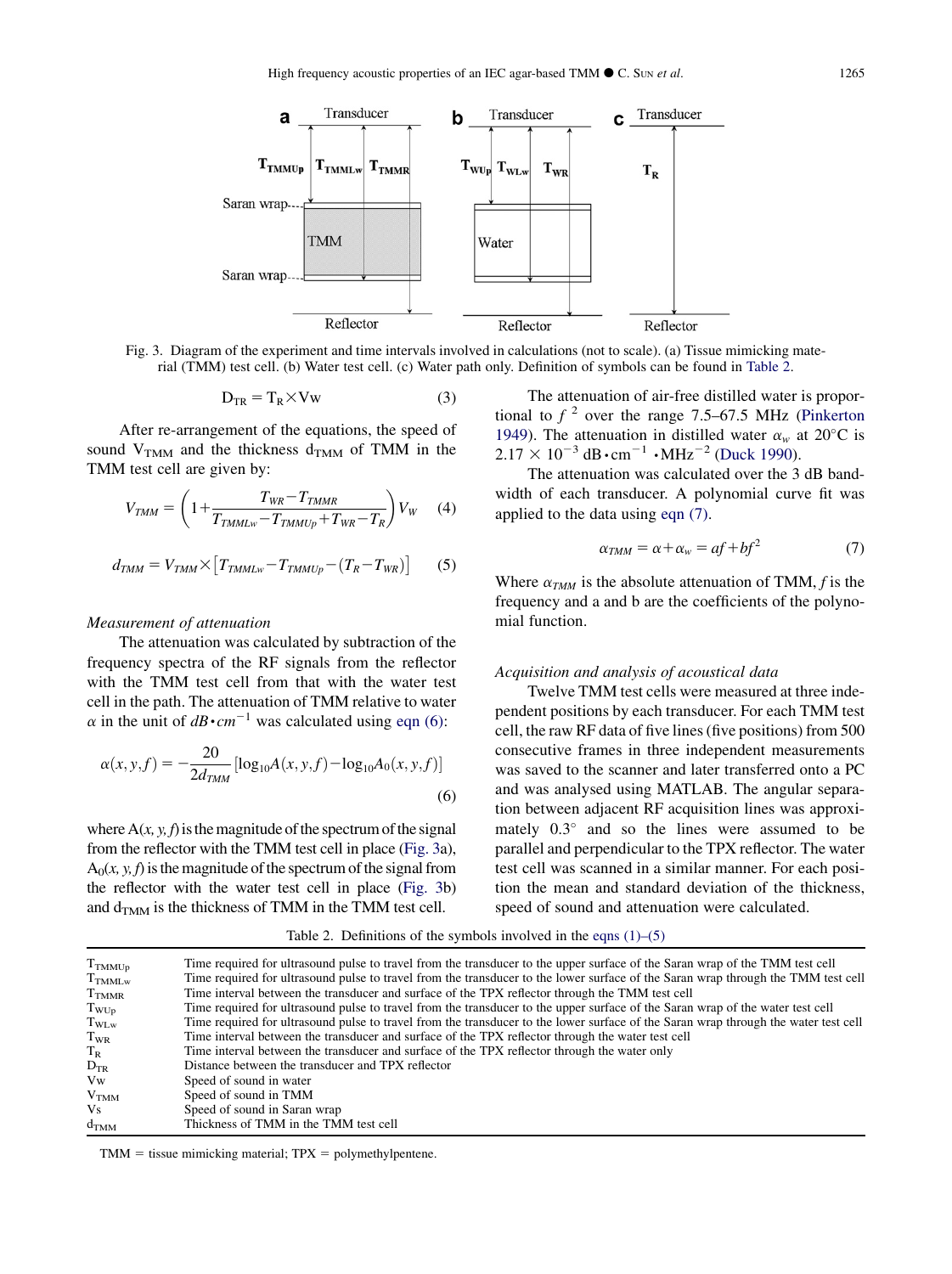<span id="page-7-0"></span>

Fig. 4. Schematic diagram of the scanning acoustic macroscope (SAM) system.

For the reproducibility measurements, a second set of test cells made with a different batch of TMM were scanned in an identical manner.

#### The speed of sound and attenuation using the SAM system

The SAM system (Fig. 4) used a broadband immersion transducer as both a transmitter and a receiver, which had frequency centred at 50 MHz with 1.27 cm focal length (V390-SU/RM; Olympus NDT Inc., Waltham, MA, USA). The measured 3 dB bandwidth of the transducer used in the SAM system was 10–33 MHz. For the SAM system, the same technique was employed for measuring the 3 dB band width as was used for the Vevo 770, but the reflector was a glass slide. A pulserreceiver (Model 5052PR; Panametrics, Waltham, MA, USA) with in-house software developed in LabView (National Instruments, Austin, TX, USA) ([Cannon et al.](#page-11-0) [2011](#page-11-0)) manipulated the transmitting and receiving signals. The transmitted ultrasound pulses were perpendicular to the surface of a glass slide at the focal plane of the transducer. A computer with a data acquisition card (PCI– 5144; National Instruments) then acquired and saved the reflected, digitised  $(250 \text{ MS s}^{-1})$  signals (Model PCI-5114, Digitiser; National Instruments). Finally, the data was output to MATLAB for further calculations. A plastic washer of height 1.6 mm was attached on the glass slide to form a space between the test cell and reflector. All acoustic measurements were performed in degassed water at  $20^{\circ}$ C  $\pm$  1°C.

The experimental process of sample and reference measurements were similar to those employed using the Vevo 770 scanner. However, when using the SAM system, the complete RF signal from each line was collected. For the measurements of one TMM test cell, 10 independent positions were scanned and 10 consecutive pulses at each position were recorded for data analysis. The attenuation was calculated using [eqn \(6\)](#page-6-0). The speed of sound of the TMM measured by the SAM system required a known thickness of TMM which was previously acquired from measurements using the Vevo 770 scanner. The speed of sound of the TMM,  $V_{TMM}$ , was calculated using eqn (8) [\(AIUM 1995\)](#page-10-0):

$$
V_{TMM} = \frac{V_W}{1 + \Delta t \frac{V_W}{2d_{TMM}}} \tag{8}
$$

where  $d_{TMM}$  is the known thickness of the TMM test cell measured by Vevo 770 scanner,  $V_w$  is the speed of sound in water and  $\Delta t$  is the measured time shift between T<sub>TMMR</sub> and T<sub>WR</sub>.

#### RESULTS

The mean thickness values of each of the 12 TMM test cells measured by all the Vevo 770 transducers are listed in Table 3 and show a maximum variation of 0.06 mm.

[Table 4](#page-8-0) shows the measured TMM speed of sound and standard deviation. The mean values were found to be 1547.4  $\pm$  1.4 m⋅s<sup>-1</sup> and 1548.0  $\pm$  6.1 m⋅s<sup>-1</sup> measured by the Vevo 770 scanner and SAM system, respectively. Both results show good consistency and do not vary significantly over the frequency range 10–47 MHz. The acoustical properties from a second batch of six TMM test cells were also measured by the Vevo 770 scanner. The measured speed of sound was  $1544.4 \pm 1.0 \text{ m} \cdot \text{s}^{-1}$ .

Table 3. The mean and standard deviation (in brackets) of thickness of 12 TMM test cells measured by Vevo770 scanner

| Samples        |            |            |            |            |            |            |
|----------------|------------|------------|------------|------------|------------|------------|
| Thickness (mm) | 2.63(0.02) | 2.67(0.04) | 2.72(0.03) | 2.54(0.02) | 2.68(0.02) | 3.03(0.03) |
| Samples        |            |            |            | 10         |            |            |
| Thickness (mm) | 3.17(0.03) | 2.55(0.03) | 2.96(0.03) | 2.47(0.02) | 2.75(0.02) | 2.72(0.06) |

 $TMM = tissue mimicking material.$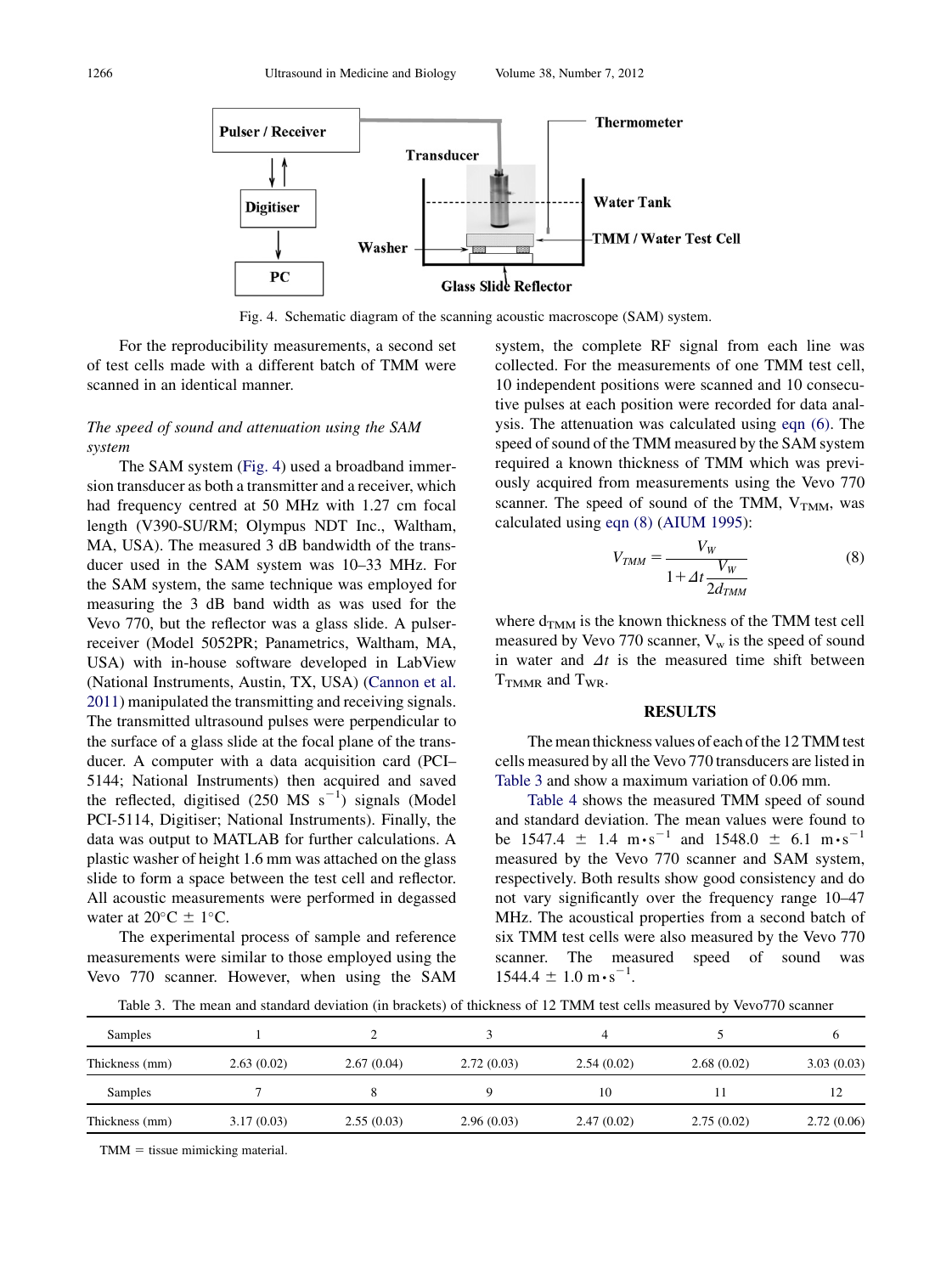| Transducer sample | 710B         | 707B         | 704          | 711          | <b>SAM</b>   |
|-------------------|--------------|--------------|--------------|--------------|--------------|
|                   | 1547.8(0.5)  | 1547.6 (0.8) | 1546.6 (4.1) | 1546.9(1.4)  | 1553.5(2.7)  |
| 2                 | 1548.3(0.6)  | 1548.4 (0.9) | 1547.9 (3.0) | 1547.9(2.0)  | 1552.1(2.5)  |
|                   | 1544.1(1.5)  | 1545.7 (0.2) | 1543.5(0.4)  | 1547.2(0.5)  | 1553.6 (2.4) |
| 4                 | 1547.4(1.1)  | 1546.6(1.1)  | 1548.3(1.6)  | 1547.9(1.0)  | 1554.8 (2.5) |
|                   | 1546.6(1.6)  | 1547.0 (0.6) | 1545.9(2.0)  | 1546.6(1.1)  | 1548.6 (5.6) |
| 6                 | 1546.1 (0.4) | 1545.8 (0.5) | 1546.7 (1.5) | 1546.4(0.3)  | 1549.5 (2.8) |
|                   | 1547.2 (0.4) | 1547.0 (0.4) | 1545.2 (1.5) | 1547.4(1.6)  | 1550.2(2.5)  |
| 8                 | 1547.8 (0.7) | 1547.9 (0.6) | 1547.3 (1.7) | 1548.8(0.5)  | 1539.6(5.3)  |
| 9                 | 1547.5(0.5)  | 1547.8 (0.4) | 1545.0(1.3)  | 1548.3(0.7)  | 1539.3(3.3)  |
| 10                | 1547.4 (0.2) | 1549.0 (1.0) | 1547.6(1.8)  | 1548.1(1.4)  | 1542.6(3.3)  |
| 11                | 1548.4(0.5)  | 1550.2 (0.8) | 1546.7 (2.7) | 1548.1 (1.5) | 1546.7 (3.0) |
| 12                | 1548.4 (0.6) | 1551.2(0.8)  | 1549.4 (2.0) | 1548.7 (2.3) | 1545.9 (3.3) |

<span id="page-8-0"></span>

| Table 4. The mean and standard deviation (in brackets) of speed of sound $(m \cdot s^{-1})$ of 12 TMM test cells measured by the four |
|---------------------------------------------------------------------------------------------------------------------------------------|
| transducers of Vevo 770 scanner and SAM system                                                                                        |

 $TMM = tissue mimicking material; SAM = scanning acoustic macroscope.$ 

Figure 5 shows the polynomial fitting curve with the measured attenuation of the two batches of TMM, demonstrating that the absolute attenuation in TMM increases with increasing frequency. This polynomial function  $0.40f + 0.0076f^2$  was calculated to be the best-fit of all the relevant attenuation vs. frequency data available for this TMM from 2 to 47 MHz when the previous attenuation measurements [\(Browne et al.](#page-11-0) [2003; Inglis et al. 2006; Brewin et al. 2008\)](#page-11-0) were compensated for the attenuation of water. The inset in Figure 5 represents the previous attenuation results (corrected for the attenuation of water) and the fitting curve at these lower frequencies. The mean attenuation and standard deviation obtained with each transducer and for both batches of TMM are presented in [Figure 6.](#page-9-0) The polynomial function fitting all the attenuation curves from batch 1 and batch 2, measured by transducers 710B, 707B, 704, 711 and the SAM system are listed in [Table 5](#page-9-0) and their goodness of fit by  $R^2$  are shown to be greater than 0.99 for all fits.

#### DISCUSSION

This article reports for the first time acoustical measurements of the IEC agar-based TMM at ultrasound frequencies higher than those routinely used in clinical practice. We have shown that the measurements of speed of sound and attenuation at these frequencies are consistent with results at lower frequencies. We did not attempt to separate the attenuation into the separate components



Fig. 5. The polynomial curve-fit of the entire attenuation data set as a function of frequency (data set: both batches of tissue mimicking material (TMM) measured by the Vevo 770 scanner and SAM system in the frequency range of 10–47 MHz and the attenuation (compensated for attenuation of water) of TMM in 2–7 MHz [\(Browne et al. 2003](#page-11-0)), 6–15 MHz [\(Inglis et al. 2006](#page-11-0)) and 17–23 MHz ([Brewin et al. 2008](#page-10-0))). TMM1 is the first batch and TMM2 is the second batch. Inset displays the attenuation (corrected for the attenuation of water) at these lower frequencies.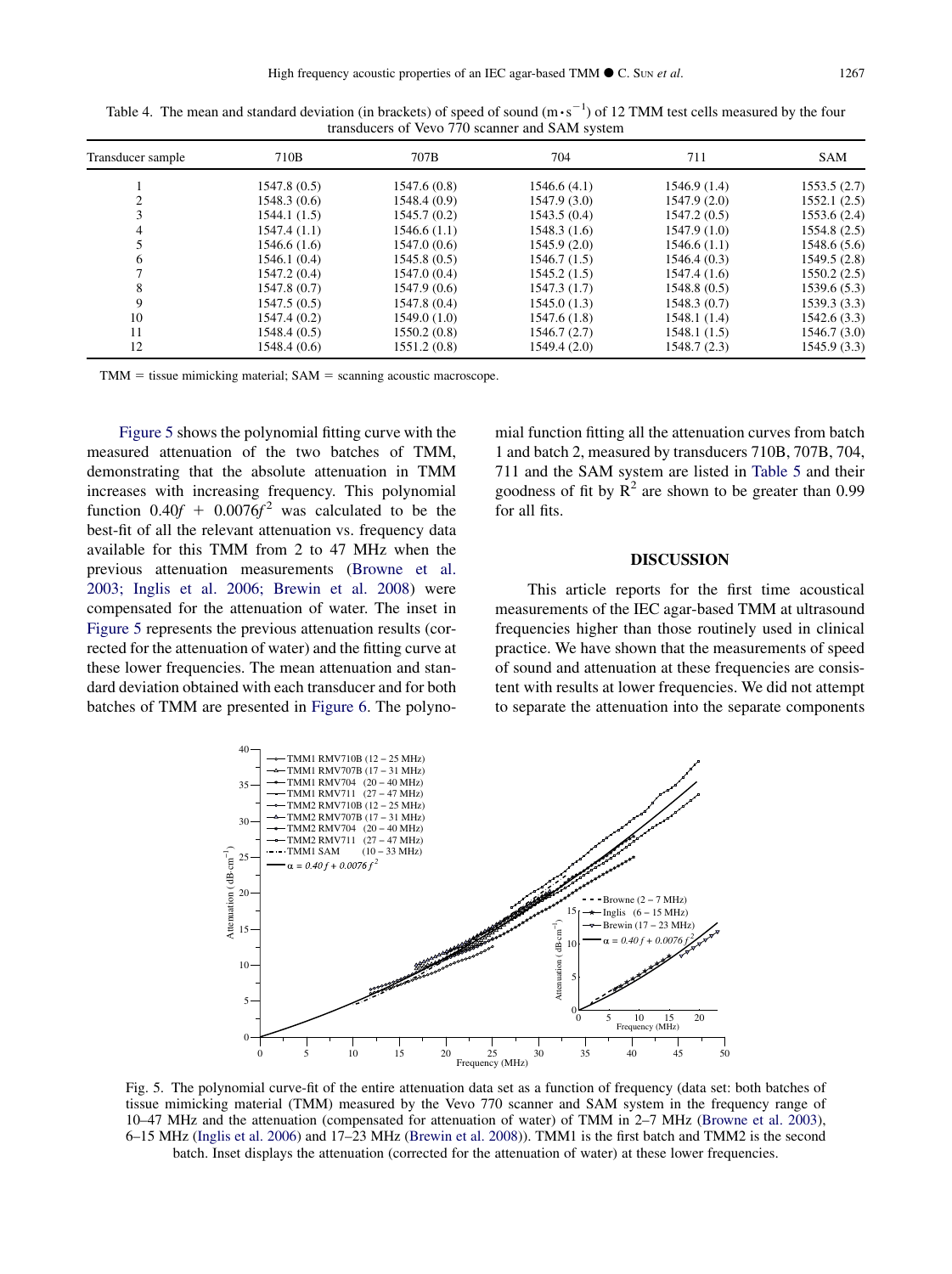<span id="page-9-0"></span>

Fig. 6. Mean and standard deviation of attenuation values of the two batches of tissue mimicking material (TMM) as a function of frequency measured by transducers 710B, 707B, 704 and 711.

of absorption and scattering but measured the overall attenuation of the TMM.

In this study, the thickness of the TMM test cells was calculated using the RF data rather than by using mechanical callipers as the thin slices of TMM used in this study were easily compressed by the callipers. The small variation in the measured thickness at different sites on individual TMM slices is likely due to slight variations in the flatness of surface of TMM.

There are generally two approaches to test the thickness and speed of sound of a compressible and irregular shaped object using ultrasound. The first is to test the unsealed object in its preserving liquid, which requires a known speed of sound of the preserving liquid over the relevant ultrasound frequency range. The second is to test the sealed object in water, since the acoustic properties of water have been extensively investigated across a wide ultrasound frequency range. The method described in this article adopted the second technique. This method of measuring the speed of sound in the TMM is relative and based on the published data of absolute speed of sound values in water [\(Bilaniuk and Wong](#page-10-0) [1993](#page-10-0)) and described by AIUM [\(AIUM 1995\)](#page-10-0). However, [Lubbers and Graaff \(1998\)](#page-11-0) have suggested that the speed of sound measurements in water made by [Del Grosso and](#page-11-0) [Mader \(1972\)](#page-11-0) give more reproducible results. The discrepancy of speed of sound in pure water between the work of [Del Grosso and Mader \(1972\)](#page-11-0) and [Bilaniuk](#page-10-0) [and Wong \(1993\)](#page-10-0) between  $19-22^{\circ}$ C is smaller than 0.02 m⋅s<sup>-1</sup> and, therefore, is smaller than the experimental error associated with this study.

The measured mean speed of sound in TMM in this study is comparable to the previously measured value of the speed of sound in TMM at lower frequencies. The thickness  $d_{TMM}$  used in the calculations of the SAM system was a mean thickness measured by the Vevo 770 scanner over 15 sites. Unlike the measurements made using the Vevo 770 when individual thickness

Table 5. The polynomial fit  $\left(\alpha = af + bf^2\right)$  of the attenuation of the two batches of TMM measured by Vevo 770 scanner and the SAM system

| Transducer | 710B                 | 707B                | 704                 | 711                 | Combination         | SAM                |
|------------|----------------------|---------------------|---------------------|---------------------|---------------------|--------------------|
| Batch 1    | $0.47f + 0.00090f^2$ | $0.40f + 0.0074f^2$ | $0.43f + 0.0048f^2$ | $0.45f + 0.0055f^2$ | $0.39f + 0.0069f^2$ | $0.32f + 0.011f^2$ |
| Batch 2    | $0.53f + 0.00030f^2$ | $0.50f + 0.0048f^2$ | $0.46f + 0.0059f^2$ | $0.48f + 0.0069f^2$ | $0.39f + 0.0088f^2$ |                    |

 $TMM = tissue mimicking material; SAM = scanning acoustic macroscope.$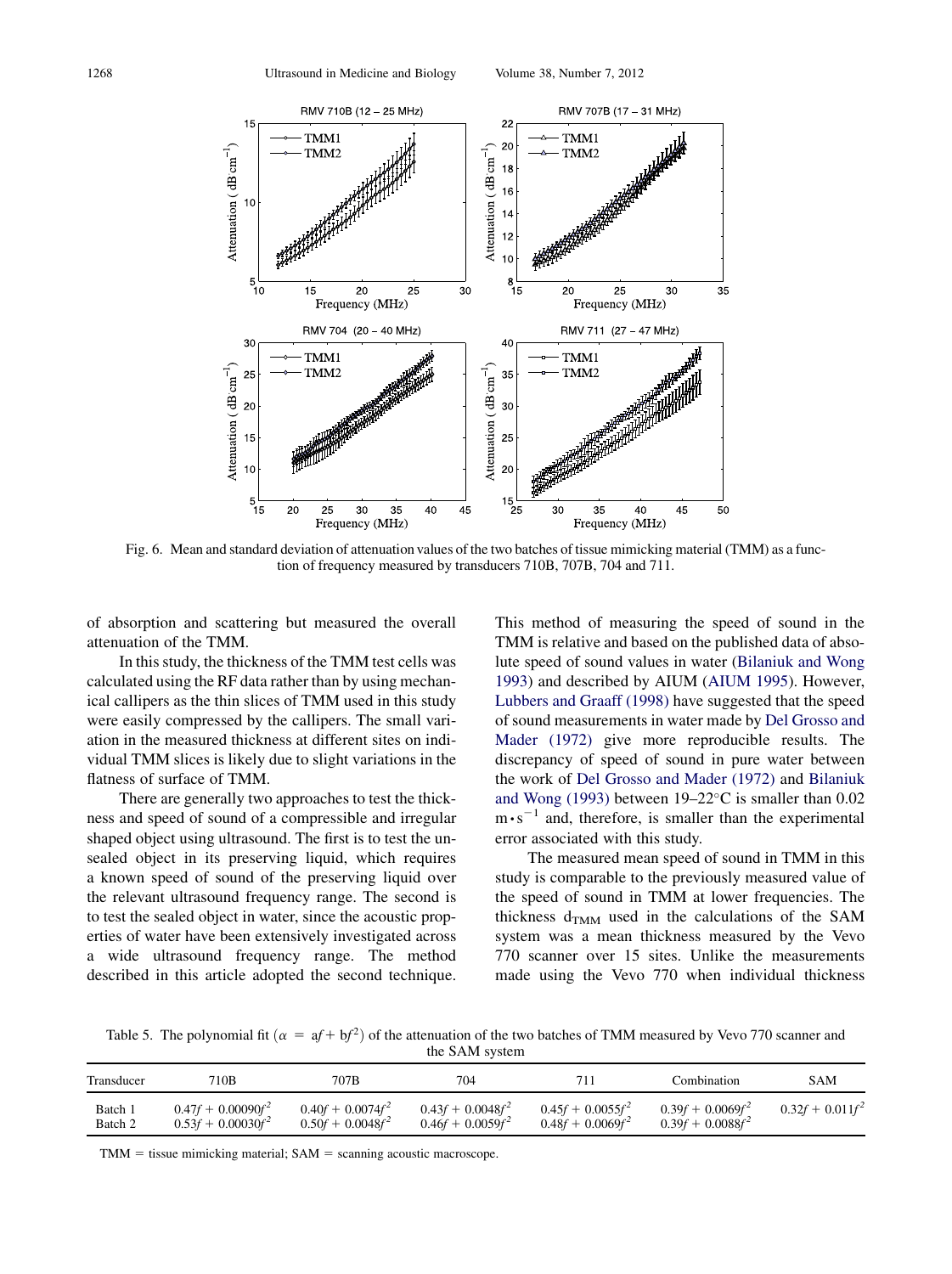<span id="page-10-0"></span>measurements were used for each sampling position, a mean thickness for each TMM test cell [\(Table 3\)](#page-7-0) was used in the measurement from the SAM system. This mean thickness value may contribute to the variation in speed of sound measurements by the SAM system.

In [Figure 6](#page-9-0) for all transducers, the attenuation of the second batch of TMM was shown to be higher than the first batch. The difference in mean attenuation between the two batches of TMM was found to be largest for the 711 transducer with a maximum difference of 5 dB∙  $cm^{-1}$  at higher frequencies. The transducers 710B, 707B and 704 demonstrated differences in mean attenuation of less than  $3 \text{ dB} \cdot \text{cm}^{-1}$ .

The reflections from the TMM test cell interfaces contributed to the uncertainty on the attenuation measurements. Based on the transmission coefficients of TMM and water, a theoretical uncertainty due to the four water-TMM boundaries was calculated to be less than 0.008 dB⋅cm<sup>-1</sup>⋅MHz<sup>-1</sup> over the frequency range of these experiments and so lay within experimental error of the attenuation measurements.

In addition, we have also quantified the uncertainties in the attenuation measurements due to the Saran wrap interfaces on the test cells. We performed two substitution technique experiments using similar methods to those described previously. In the first experiment, the frequency spectra from the TPX reflector with a TMM test cell in the ultrasound path was subtracted from the frequency spectra with the same TMM test cell uncovered i.e., without Saran wrap. In the second substitution experiment, the frequency spectra from the TPX reflector with and without a water test cell (water encased in Saran wrap) were subtracted. The difference between these two spectra was due to the difference in reflection coefficients at the Saran wrap interfaces in these experiments. The maximum difference in these spectra was found to be less than 0.11 dB ⋅ cm<sup>-1</sup>⋅MHz<sup>-1</sup>, which is comparable to the standard deviation of the absolute attenuation value of ultrasound through TMM as shown in [Figure 6](#page-9-0).

Polynomial functions were applied to the attenuation curves from each of the transducers, because the attenuation of water has been shown to be proportional to  $f^2$  and the attenuation of TMM has been shown to vary linearly with frequency at low frequency range. Higher order terms, such as  $f^3$  were excluded as their coefficients proved to be very small  $(10^{-5})$  compared with that of the lower order terms. From [Table 5](#page-9-0), it can be seen that the coefficients of the linear terms varied between 0.4 dB⋅cm<sup>-1</sup>⋅MHz<sup>-1</sup> and 0.5 dB⋅cm<sup>-1</sup>⋅MHz<sup>-1</sup> for the four Vevo 770 transducers. The coefficients of quadratic term are not negligible. This indicates that with increasing frequency, TMM no longer attenuates linearly.

Furthermore, by combining all the data obtained from each of the transducers and the SAM system and including data at lower frequencies by other authors, a polynomial fit was applied to all the published data on this TMM from 2–47 MHz. The polynomial fit was found to be of the form  $0.40 f + 0.0076 f^2$  and agreed well with the earlier measurements in the frequency range of 2–7 MHz ([Browne et al. 2003](#page-11-0)) and 6–15 MHz [\(Inglis et al.](#page-11-0) [2006](#page-11-0)) and 17–23 MHz (Brewin et al. 2008). Moreover, at frequencies less than 15 MHz, this polynomial approximated a linear fit to the data in the form of  $0.47f + 0.32$ .

#### **CONCLUSION**

Published data on the acoustic properties of human and animal tissue at high frequency ultrasound (20–70 MHz) is limited and concentrated in the region of vascular tissues ([Lockwood et al. 1991; Saijo et al. 1998\)](#page-11-0), blood ([Treeby et al. 2011](#page-11-0)), skin tissues ([Moran et al. 1995;](#page-11-0) [Huang et al. 2007\)](#page-11-0) and bovine tissue [\(Maruvada et al.](#page-11-0) [2000](#page-11-0)). In this study the acoustical properites of an IEC agar-based TMM were measured from 21–47MHz to determine if such material has potential to be functioned as a suitable tissue mimic at high frequencies. The measured speeds of sound of an IEC agar-based TMM measured by the Vevo 770 scanner and SAM system were found to be 1547.4  $\pm$  1.4 m⋅s<sup>-1</sup> and 1548.0  $\pm$  6.1 m⋅s<sup>-1</sup>. These values are consistent with the results in earlier studies by [Browne et al. \(2003\)](#page-11-0) over the range 2.25–15 MHz and Brewin et al. (2008) over the range 17–23 MHz. The attenuation in agar-based TMM was shown to increase with increasing frequency and is comparable to previous results when it extrapolates to the low frequency range. However, at higher frequencies, the relationship between attenuation and frequency was shown to be nonlinear. A unifying polynomial function  $0.40f + 0.0076f^2$  was derived both based on the data generated in this study and on previously published data and was shown to be able to estimate the attenuation of this agar-based TMM in the frequency range 2–47 MHz. This characterisation of the TMM at frequencies greater than 20 MHz allows this IEC agar-based TMM to be potentially used in high frequency applications.

Acknowledgments—The authors thank Dr. Jie Tong (Regional Medical Physics Department, Freeman Hospital, Newcastle upon Tyne, UK) for many useful discussions. Ms. Sun acknowledges funding by the China Scholarship Council/University of Edinburgh joint scholarship. Dr. Moran acknowledges funding from The Wellcome Trust (WT083227AIA).

#### REFERENCES

- AIUM. Methods for specifying acoustic properties of tissue mimicking phantoms and objects, Stage I. American Institute of Ultrasound in Medicine Technical Standards Committee 1995.
- Bilaniuk N, Wong GSK. Speed of sound in pure water as a function of temperature. J Acoust Soc Am 1993;93:2306.
- Brewin MP, Pike LC, Rowland DE, Birch MJ. The acoustic properties, centered on 20 MHz, of an IEC agar-based tissue-mimicking